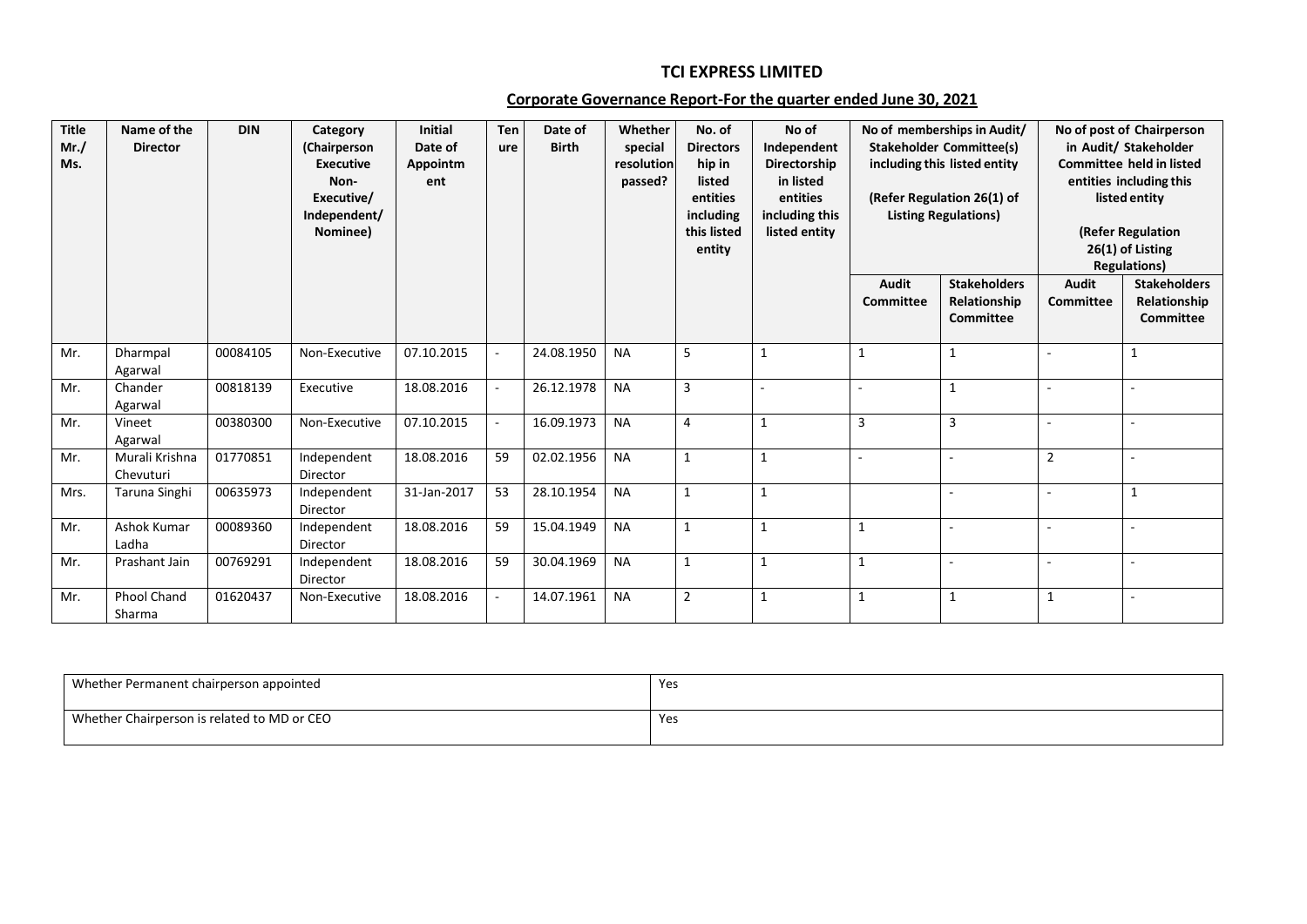|                |                                        |                        | <b>Composition of Committees</b> |                             |                               |                         |                  |
|----------------|----------------------------------------|------------------------|----------------------------------|-----------------------------|-------------------------------|-------------------------|------------------|
| Sr.            | <b>Name of the Committee</b>           | <b>Whether Regular</b> | <b>Name of the Director</b>      | Category                    | <b>Chairperson/Membership</b> | <b>Appointment Date</b> | <b>Cessation</b> |
| No.            |                                        | chairperson appointed  |                                  |                             |                               |                         | Date             |
|                | <b>Audit Committee</b>                 | Yes                    | Mr. Murali Krishna Chevuturi     | Independent Director        | Chairperson                   | 29-Sep-2016             |                  |
| $\overline{2}$ |                                        |                        | Mr. Vineet Agarwal               | Non-Executive               | Member                        | 29-Sep-2016             |                  |
| 3              |                                        |                        | Mr. Ashok Kumar Ladha            | <b>Independent Director</b> | Member                        | 29-Sep-2016             |                  |
| 4              |                                        |                        | Mr. Prashant Jain                | <b>Independent Director</b> | Member                        | 29-Sep-2016             |                  |
|                |                                        |                        |                                  |                             |                               |                         |                  |
|                | <b>Nomination and Remuneration</b>     | Yes                    | Mr. Ashok Kumar Ladha            | Independent Director        | Chairperson                   | 29-Sep-2016             |                  |
| $\overline{2}$ | <b>Committee</b>                       |                        | Mr. Dharmpal Agarwal             | Non-Executive               | Member                        | 29-Sep-2016             |                  |
| $\overline{3}$ |                                        |                        | Mr. Murali Krishna Chevuturi     | Independent Director        | Member                        | 29-Sep-2016             |                  |
|                |                                        |                        | Mr. Prashant Jain                | Independent Director        | Member                        | 29-Sep-2016             |                  |
|                |                                        |                        |                                  |                             |                               |                         |                  |
|                | <b>Stakeholder's Relationship</b>      | Yes                    | Mrs. Taruna Singhi               | Independent Director        | Chairperson                   | 31-Jan-2017             |                  |
| $\overline{2}$ | <b>Committee</b>                       |                        | Mr. Vineet Agarwal               | Non-Executive               | Member                        | 29-Sep-2016             |                  |
| $\overline{3}$ |                                        |                        | Mr. Phool Chand Sharma           | Non-Executive               | Member                        | 29-Sep-2016             |                  |
|                |                                        |                        |                                  |                             |                               |                         |                  |
|                | <b>Corporate Social Responsibility</b> | Yes                    | Mr. Dharmpal Agarwal             | Non-Executive               | Chairperson                   | 29-Sep-2016             | $\overline{a}$   |
| $\overline{2}$ | Committee                              |                        | Mrs. Taruna Singhi               | Independent Director        | Member                        | 31-Jan-2017             |                  |
| 3              |                                        |                        | Mr. Chander Agarwal              | Executive                   | Member                        | 29-Sep-2016             |                  |
|                |                                        |                        |                                  |                             |                               |                         |                  |
| 1              | <b>Risk Management Committee</b>       | Yes                    | Mr. Prashant Jain                | Independent Director        | Chairperson                   | 19-05-2021              |                  |
|                |                                        |                        | Mr. Chander Agarwal              | Executive                   | Member                        | 30-Jul-2019             |                  |
| $\overline{2}$ |                                        |                        | Mr. Phool Chand Sharma           | Non-Executive               | Member                        | 30-Jul-2019             |                  |
| $\overline{3}$ |                                        |                        | Mr. Mukti Lal                    | Member-CFO                  | Member                        | 30-Jul-2019             |                  |

| Meeting of Board of Directors      |                                    |                        |                   |                       |                                 |  |
|------------------------------------|------------------------------------|------------------------|-------------------|-----------------------|---------------------------------|--|
| Date(s) of Meeting (if any) in the | Date(s) of Meeting (if any) in the | Whether requirement of | Number of         | Number of Independent | Maximum gap between any two     |  |
| previous quarter                   | relevant quarter                   | Quorum met             | Directors present | Directors present     | consecutive (in number of days) |  |
| 09-Feb-2021                        | 19-May-2021                        | Yes                    |                   |                       | 98                              |  |

| III)<br><b>Meeting of Committee</b>                            |                                               |                                        |                                             |                                                                           |                                                                |  |
|----------------------------------------------------------------|-----------------------------------------------|----------------------------------------|---------------------------------------------|---------------------------------------------------------------------------|----------------------------------------------------------------|--|
| Date(s) of meeting of the committee<br>in the relevant quarter | Whether requirement of Quorum<br>met (Yes/No) | <b>Number of Directors</b><br>present* | Number of independent<br>directors present* | Date(s) of meeting during<br>of the committee in the<br>previous quarter* | Maximum gap between any two<br>consecutive (in number of days) |  |
| <b>Audit Committee</b>                                         |                                               |                                        |                                             |                                                                           |                                                                |  |
| 19-May-2021                                                    | Yes                                           |                                        |                                             | 09-Feb-2021                                                               | 98                                                             |  |

| <b>Nomination &amp; Remuneration Committee</b> |     |  |  |             |    |  |  |
|------------------------------------------------|-----|--|--|-------------|----|--|--|
| 19-Mav-2021                                    | Yes |  |  | 09-Feb-2021 | 98 |  |  |
| <b>Stakeholders Relationship Committee</b>     |     |  |  |             |    |  |  |
| 19-May-2021                                    | Yes |  |  | 09-Feb-2021 | 98 |  |  |